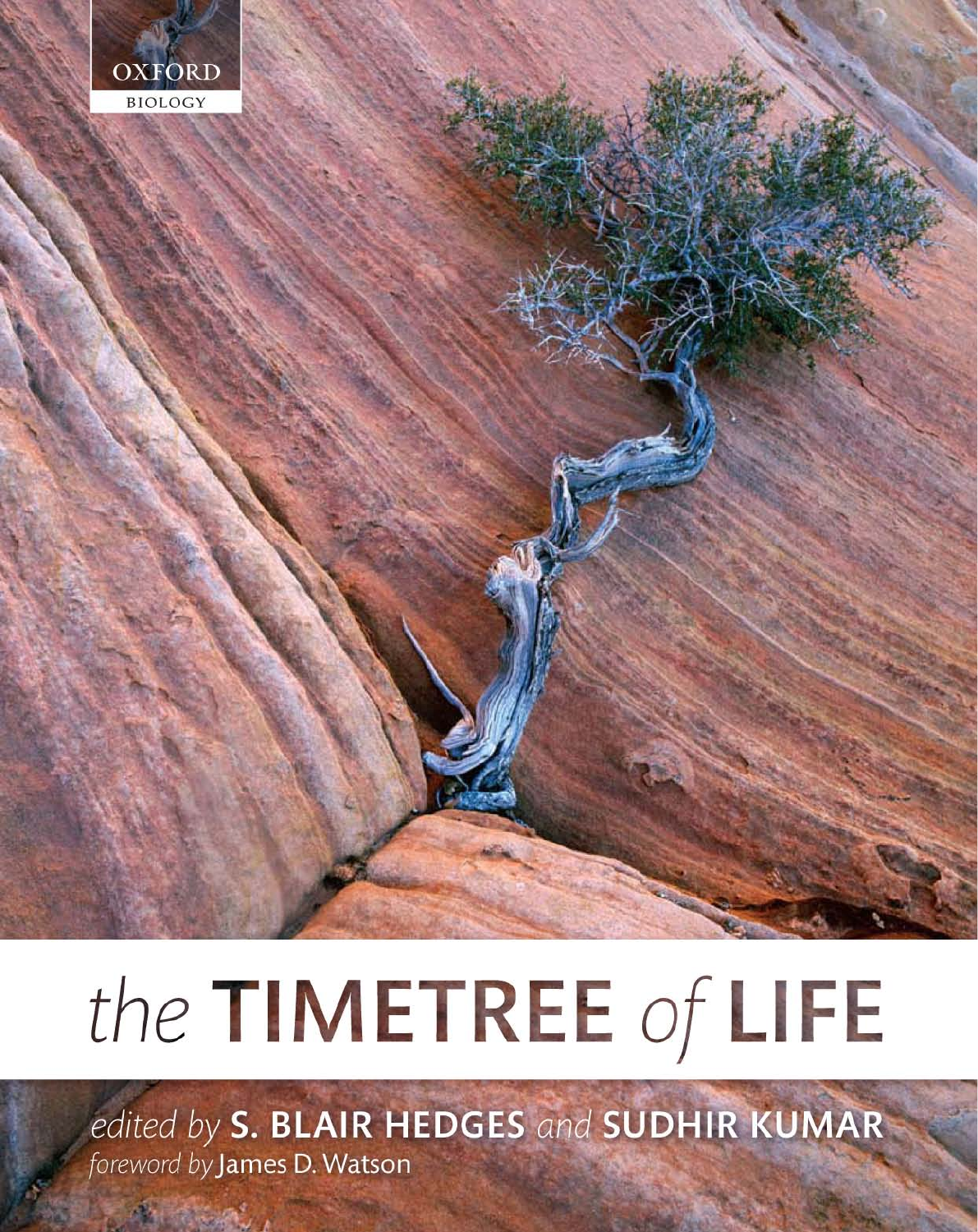# **Eudicots**

### *Félix Forest\* and Mark W. Chase*

Jodrell Laboratory, Royal Botanic Gardens, Kew, Richmond, Surrey TW9 3DS, UK

\*To whom correspondence should be addressed (f.forest@kew.org)

# Abstract

The eudicots comprise about three-quarters of all angiosperm species. They are characterized by the unique presence of tricolpate pollen grains, or derived types thereof. Palynological records indicate that eudicots first evolved in the Barremian and early Aptian (121 million years ago, Ma). Molecular age estimates indicate a slightly older emergence for eudicots (147–131 Ma) and suggest that the main lineages in this group evolved rapidly after the first diversification event (all were present around 100-90 Ma). Despite some discrepancies between molecular and fossil age estimates, both concord in supporting a rapid radiation in the early history of eudicots.

Much attention and effort have been devoted to the understanding of the early evolution of eudicots, a group comprising a large proportion of the angiosperm total species number  $(\sim 75\%, 1)$ . They are characterized by the presence of tricolpate pollen grains (or derived from this type), a type of pollen grain with three pores set in apertures called colpi (Fig. 1). Eudicot taxa at the basal nodes of the tree consist of several small to medium-sized lineages in which the two most important groups of angiosperms, rosids and asterids, are nested. These two groups account for almost two-thirds of all angiosperm species (~88% of eudicot species; *1*). In this chapter, relationships and divergence time estimates of early-diverging eudicots as well as the smaller lineages of core eudicots are reviewed. The rosid and asterid groups are discussed elsewhere in this volume.

Ranunculales is the first diverging group in eudicots, followed successively by Proteales, Sabiaceae, Buxaceae + Didymelaceae, and Trochodendraceae (*2–6*). Relationships in this sequence are not well supported, and other studies have proposed slightly different topologies (*7–9*). The remainder of the eudicots form a group principally characterized by strong support in various molecular phylogenetic analyses and has been labeled "core eudicots" (*10*).

Ranunculales comprise seven families and about 3350 species, of which the most species-rich are Ranunculaceae (~1500 species), Papaveraceae (665 species; now including Fumariaceae), Berberidaceae (630 species), and Menispermaceae (520 species). Berberidaceae and Ranuculaceae are cultivated as ornamentals (e.g., *Berberis*, *Aquilegia*) although in the latter some species are also weeds (e.g., some *Ranunculus* species). Menispermaceae consists of many species used as arrow poison (e.g., *Abuta*), contraceptives (e.g., *Cissampelos*), sweeteners (e.g., *Dioscoreophyllum*), and ornamentals (e.g., *Cocculus*). Papaveraceae comprises the genus *Papaver* from which opium is produced and many species cultivated for their horticultural value (e.g., *Dicentra*, *Sanguinaria*) (*11*).

In molecular-based studies, Ranunculales have consistently formed a monophyletic (inclusive) group, usually with strong support (*2–8, 12, 13*). It appears that floral morphology offers no clear character uniting Ranunculales, but several morphological, chemical, and anatomical features characterize this group (*10*). Within Ranunculales, Papaveraceae form the earliest diverging group followed by Eupteleaceae. The remaining families form two closely related groups, the first one comprising Lardizabalaceae and Circaeasteraceae and the second



Fig. 1 Lotus tricolpate pollen grains (*Nelumbo*) cultivated at Royal Botanic Gardens, Kew. Credit: H. Banks.

F. Forest and M. W. Chase. Eudicots. Pp. 169-176 in *The Timetree of Life*, S. B. Hedges and S. Kumar, Eds. (Oxford University Press, 2009).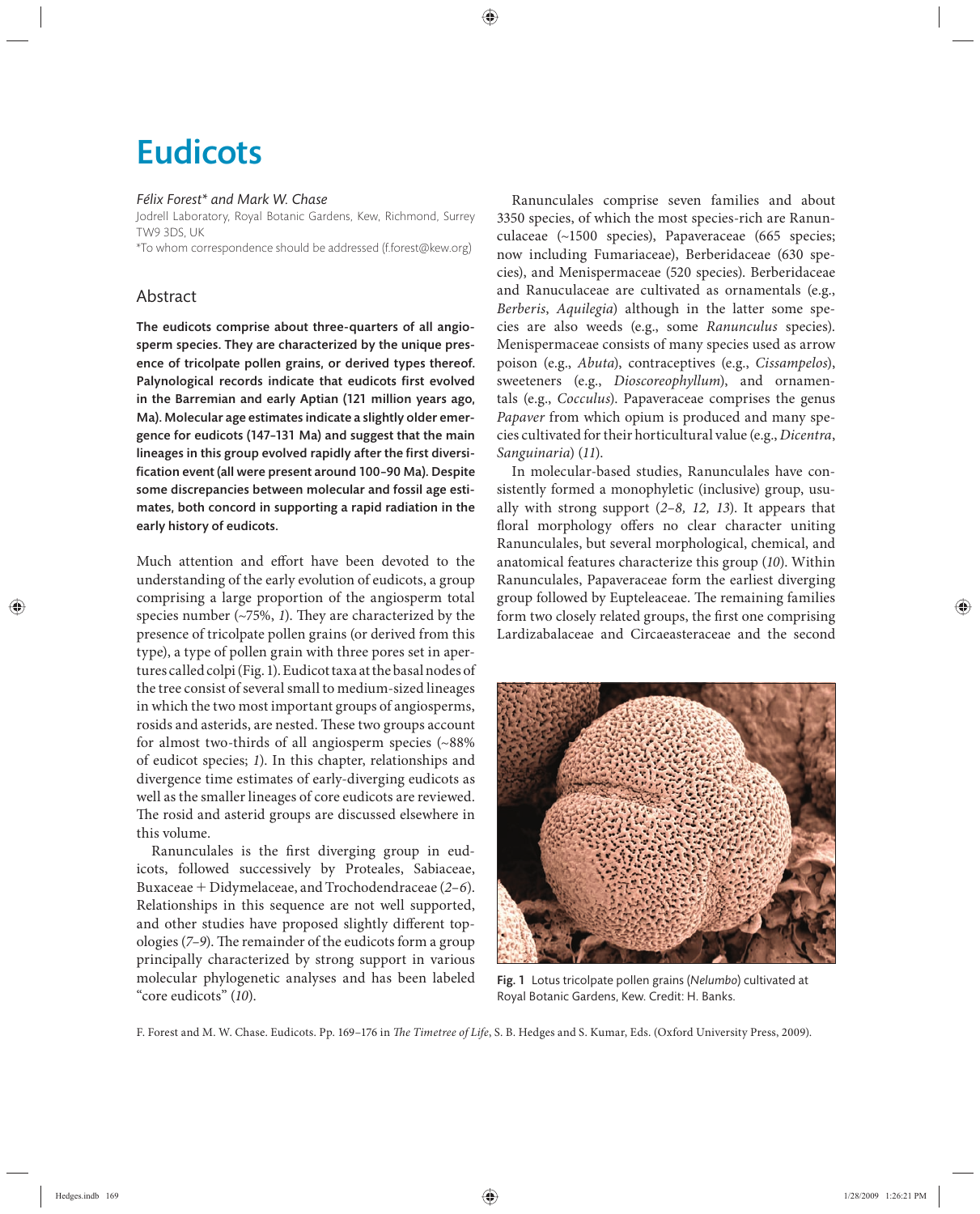

Fig. 2 *Continues*

Ranunculaceae, Berberidaceae, and Menispermaceae (*3, 4, 7*).

Wikström and colleagues based on an analysis using a phylogenetic tree reconstructed from *rbcL* sequences, the nonparametric rate smoothing method (*14*), and a single calibration point obtained estimates ranging from 140 Ma to 126 Ma for the first lineage split within Ranunculales (15), values somewhat older than those obtained by Anderson *et al.* (*16*) using multiple calibration points (121-114 Ma; Table 1). These divergence times are older than estimates made from the fossil record. The fossil record of Ranunculales is not extensive, but the oldest unequivocal remains of this group are fruits of Menispermaceae from the Maastrichtian (68.1 Ma). However, some fossils from the early Cretaceous could also be assigned to Ranunculales (*1, 17*) and would be more in line with the molecular estimates. The timetree indicates that the early diversifications in Ranunculales occurred at a slower pace than deeper nodes in the remainder of the eudicots (Fig. 2).

Among early-diverging eudicots, Proteales containing Nelumbonaceae (lotus family), Proteaceae (protea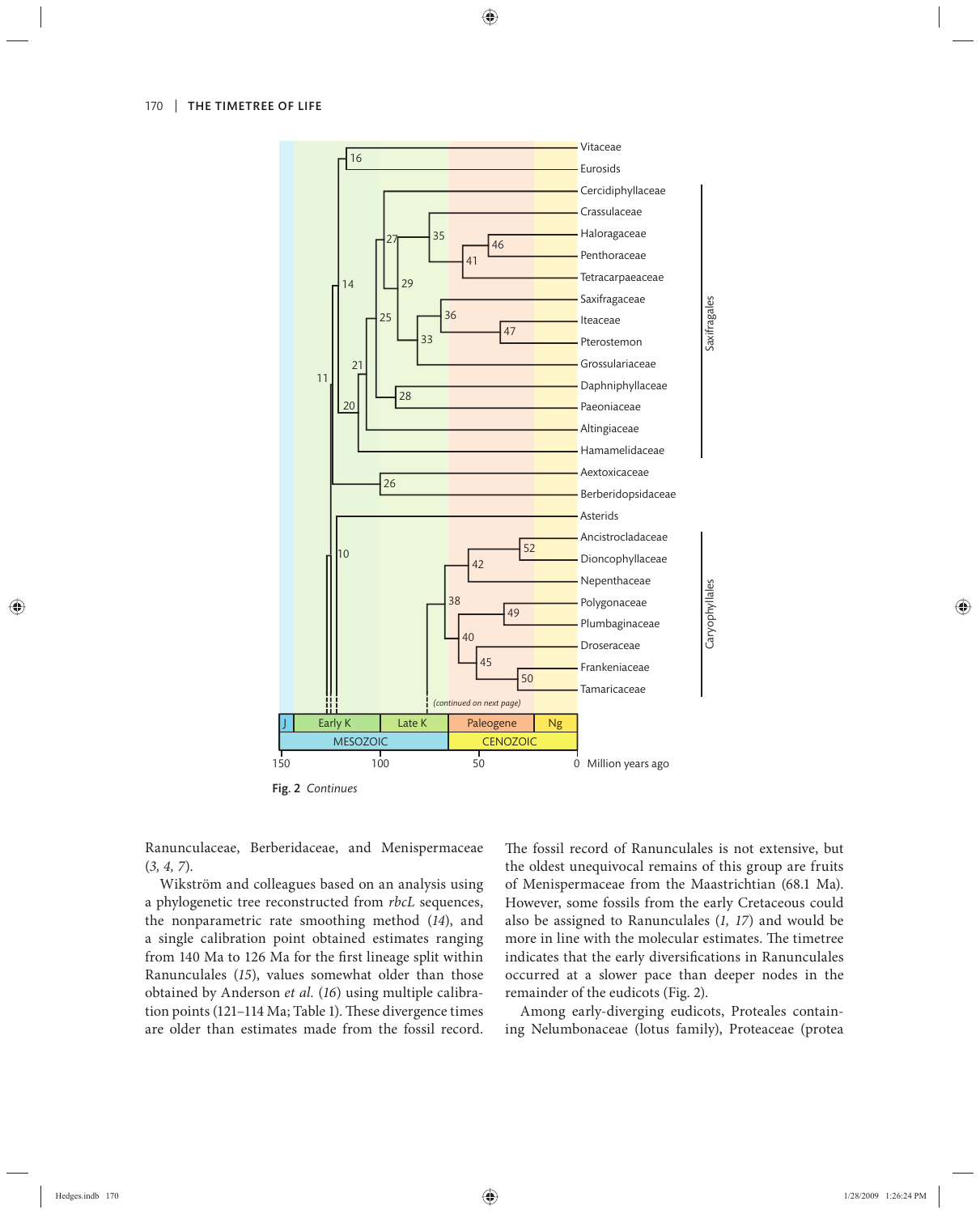

Fig. 2 A timetree of eudicots. Divergence times are shown in Table 1. *Abbreviations*: J (Jurassic), Ng (Neogene), and K (Cretaceous).

family), and Platanaceae (plane family) is the most unexpected grouping because of the highly dissimilar morphologies of the three families. Proteaceae is a relatively large family (~1050 species) of evergreen trees and shrubs found mainly in the Southern Hemisphere, whereas Platanaceae comprises a single genus (*Platanus*, plane tree) of eight species of deciduous trees from the Northern Hemisphere. Nelumbonaceae also consists of a single genus (*Nelumbo*, lotus) of two widespread species of aqu atic herbs (*11, 18*). Sabiaceae is a small family of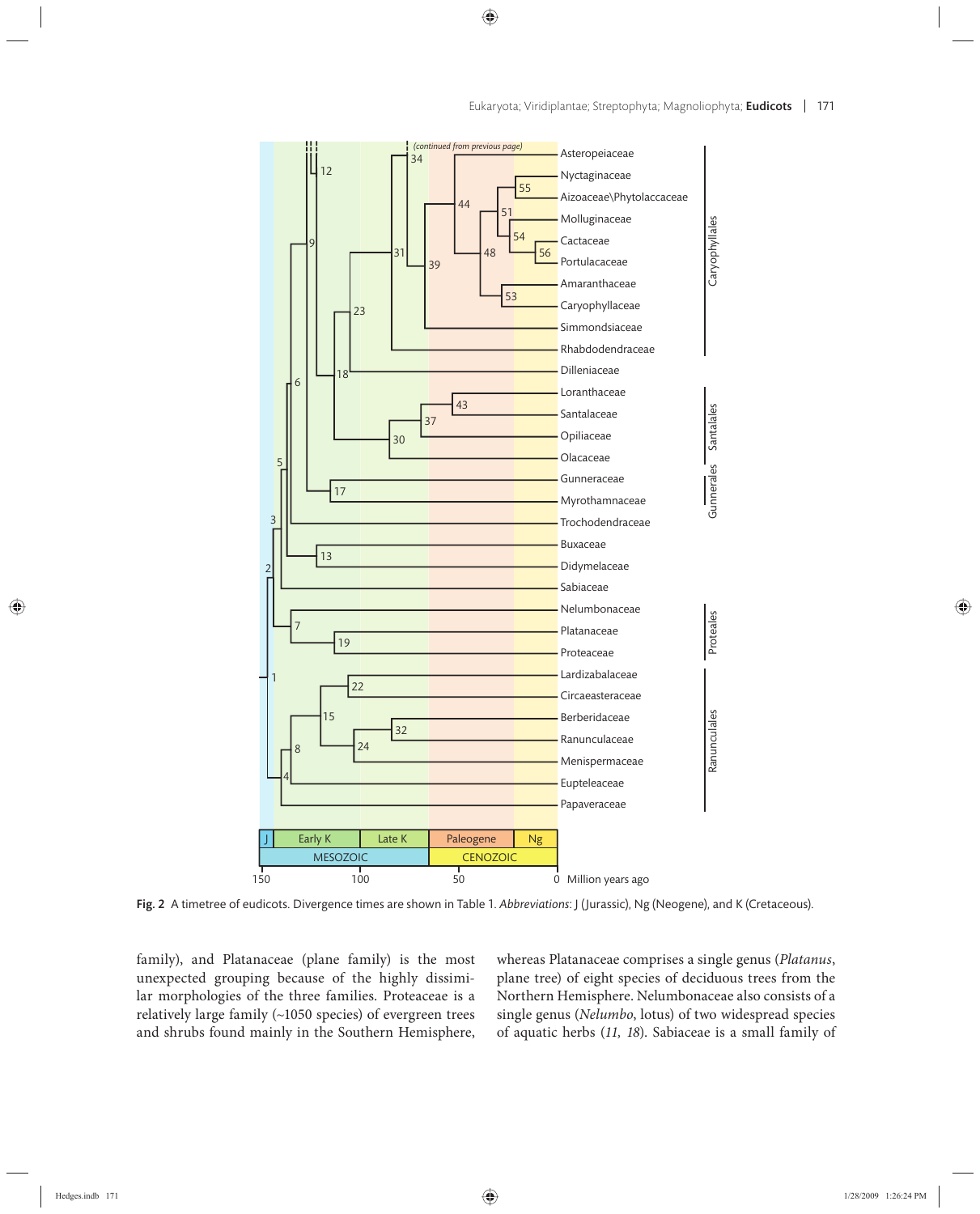# 172 | THE TIMETREE OF LIFE

| Timetree       |           | <b>Estimates</b> |              |              |              |                          |                          |  |  |
|----------------|-----------|------------------|--------------|--------------|--------------|--------------------------|--------------------------|--|--|
| Node (Fig. 2)  | Time (Ma) |                  | Ref. (15)(a) | Ref. (15)(b) | Ref. (15)(c) | Ref. (16)(a)             | Ref. (16)(b)             |  |  |
|                |           | Time             | CI           | Time         | Time         | Time                     | Time                     |  |  |
| 1              | 147.0     | 147              | 153-141      | 144          | 131          | 120                      | 122                      |  |  |
| $\overline{2}$ | 144.0     | 144              | 150-138      | 141          | 130          | 119                      | 121                      |  |  |
| $\mathsf{3}$   | 140.0     | 140              | 145-135      | 140          | 128          | 118                      | 122                      |  |  |
| $\overline{4}$ | 140.0     | 140              | 146-134      | 138          | 126          | 114                      | 121                      |  |  |
| 5              | 137.0     | 137              | 142-132      | 136          | 124          | 117                      | 121                      |  |  |
| 6              | 135.0     | 135              | 140-130      | 134          | 123          | 116                      | 120                      |  |  |
| $\overline{7}$ | 135.0     | 135              | 141-129      | 137          | 125          | 115                      | 121                      |  |  |
| $\,8\,$        | 135.0     | 135              | 141-129      | 132          | 122          | 111                      | 120                      |  |  |
| 9              | 127.0     | 127              | 132-122      | 127          | 116          | 115                      | 112                      |  |  |
| $10$           | 125.0     | 125              | 130-120      | 123          | 114          |                          | $\overline{\phantom{0}}$ |  |  |
| 11             | 124.0     | 124              | 129-119      | 122          | 114          |                          | $\overline{\phantom{a}}$ |  |  |
| 12             | 122.0     | 122              | 127-117      | 121          | 112          | 112                      | 112                      |  |  |
| 13             | 122.0     | 122              | 128-116      | 124          | 113          | 99                       | 118                      |  |  |
| 14             | 121.0     | 121              | 125-117      | 119          | 111          | 108                      | 108                      |  |  |
| 15             | 120.0     | 120              | 126-114      | 120          | 111          | $\equiv$                 | $\equiv$                 |  |  |
| 16             | 117.0     | 117              | 121-113      | 115          | 108          | 112                      | 112                      |  |  |
| 17             | 115.0     | 115              | 120-110      | 118          | 108          | 90                       | 55                       |  |  |
| $18\,$         | 113.0     | 113              | 117-109      | 118          | 111          | 113                      | 115                      |  |  |
| 19             | 113.0     | 113              | 120-106      | 117          | 108          | 110                      | 119                      |  |  |
| 20             | 111.0     | 111              | 116-106      | 92           | 100          | 102                      | 102                      |  |  |
| 21             | 107.0     | 107              | 112-102      | 87           | 98           | $\overline{\phantom{a}}$ | $\equiv$                 |  |  |
| 22             | 106.0     | 106              | 112-100      | 115          | 108          | 107                      | 116                      |  |  |
| 23             | 105.0     | 105              | 109-101      | 111          | 104          | 114                      | 116                      |  |  |
| 24             | 103.0     | 103              | 109-97       | 113          | 103          | 105                      | 116                      |  |  |
| 25             | 102.0     | 102              | 107-97       | 85           | 96           |                          |                          |  |  |
| 26             | 100.0     | 100              | 107-93       | 98           | 90           |                          |                          |  |  |
| 27             | 98.0      | 98               | $103 - 93$   | 81           | 92           |                          |                          |  |  |
| 28             | 92.0      | 92               | $97 - 87$    | 78           | 88           |                          |                          |  |  |
| 29             | 91.0      | 91               | $96 - 86$    | 78           | 88           |                          |                          |  |  |
| 30             | 85.0      | 85               | $90 - 80$    | 97           | 87           | 101                      | 108                      |  |  |
| 31             | 84.0      | 84               | $88 - 80$    | 90           | 83           | 99                       | 102                      |  |  |
| 32             | 84.0      | 84               | $90 - 78$    | 100          | 87           | 90                       | 104                      |  |  |
| 33             | 81.0      | 81               | $86 - 76$    | 73           | 81           |                          | $\overline{\phantom{0}}$ |  |  |
| 34             | 76.0      | 76               | $80 - 72$    | 82           | 76           |                          | $\overline{\phantom{0}}$ |  |  |
| 35             | 75.0      | 75               | 80-70        | 69           | 77           |                          |                          |  |  |
| 36             | 69.0      | 69               | $74 - 64$    | 67           | 76           |                          |                          |  |  |
| 37             | 69.0      | 69               | $74 - 64$    | 80           | 76           |                          |                          |  |  |
| 38             | 67.0      | 67               | $71 - 63$    | 75           | 69           |                          |                          |  |  |
| 39             | 67.0      | 67               | $71 - 63$    | 72           | 69           |                          |                          |  |  |
| 40             | 60.0      | 60               | 64-56        | 71           | 65           |                          |                          |  |  |

Table 1. Divergence times (Ma) and their confidence/credibility intervals (CI) among eudicots.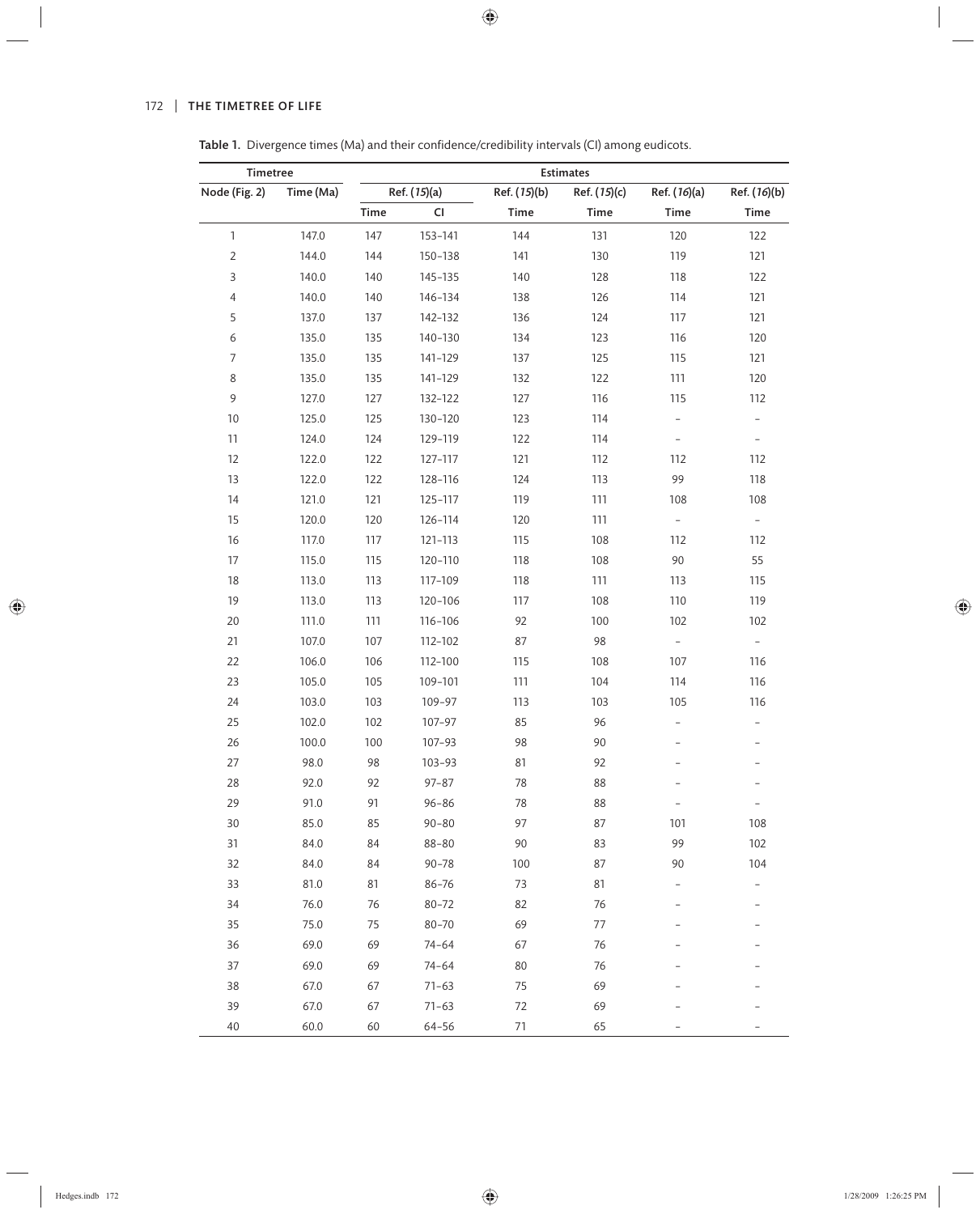| <b>Timetree</b> |           | Estimates    |           |              |              |              |              |  |  |
|-----------------|-----------|--------------|-----------|--------------|--------------|--------------|--------------|--|--|
| Node (Fig. 2)   | Time (Ma) | Ref. (15)(a) |           | Ref. (15)(b) | Ref. (15)(c) | Ref. (16)(a) | Ref. (16)(b) |  |  |
|                 |           | Time         | CI        | Time         | Time         | Time         | Time         |  |  |
| 41              | 58.0      | 58           | $62 - 54$ | 53           | 58           | -            | -            |  |  |
| 42              | 55.0      | 55           | $59 - 51$ | 67           | 62           |              |              |  |  |
| 43              | 53.0      | 53           | $57 - 49$ | 67           | 65           |              |              |  |  |
| 44              | 52.0      | 52           | $56 - 48$ | 61           | 58           |              |              |  |  |
| 45              | 51.0      | 51           | $54 - 48$ | 66           | 62           |              |              |  |  |
| 46              | 45.0      | 45           | $49 - 41$ | 43           | 47           |              |              |  |  |
| 47              | 39.0      | 39           | $44 - 34$ | 43           | 46           |              |              |  |  |
| 48              | 39.0      | 39           | $42 - 36$ | 47           | 46           |              |              |  |  |
| 49              | 37.0      | 37           | $40 - 34$ | 52           | 42           |              |              |  |  |
| 50              | 30.0      | 30           | $33 - 27$ | 43           | 40           |              |              |  |  |
| 51              | 30.0      | 30           | $33 - 27$ | 40           | 39           |              |              |  |  |
| 52              | 29.0      | 29           | $32 - 26$ | 47           | 38           |              |              |  |  |
| 53              | 28.0      | 28           | $30 - 26$ | 40           | 38           |              |              |  |  |
| 54              | 24.0      | 24           | $26 - 22$ | 35           | 34           |              |              |  |  |
| 55              | 21.0      | 21           | $23 - 19$ | 28           | 26           |              |              |  |  |
| 56              | 11.0      | 11           | $13 - 9$  | 18           | 18           |              |              |  |  |

#### Table 1. *Continued*

Note: Node times in the timetree are based on branch lengths computed using (a) ACCTRAN optimization in maximum parsimony (a) in ref. (15). Other estimates from ref. (15) are obtained using (b) DELTRAN optimization in maximum parsimony and (c) maximum likelihood method. Time estimates from ref. (16) are obtained using (a) the penalized likelihood method (36) and (b) the nonparametric rate smoothing method (14).

~100 species of trees, shrubs, and lianas found in South East Asia and tropical South America. Buxaceae is a widespread family of ~100 species (mainly shrubs) of which the best-known member is the boxwood because of its value as ornamental and timber. Buxaceae is closely related to Didymelaceae, a family of two species of evergreen trees endemic to Madagascar. Trochodendraceae was a small family of only two genera and two species of evergreen trees found in Asia, which was considered as two distinct families in earlier treatments (e.g., *19*).

The Order Gunnerales is the first diverging lineage in the core eudicots and comprises the Families Gunneraceae (one genus of  $~10$  species of herbs found mainly in the Southern Hemisphere) and Myrothamnaceae (one genus of two species of small shrubs found in southern Africa and Madagascar). First identified in earlier studies but with weak support, the close relationship of these two families was later shown to be strongly supported in subsequent analyses in addition to their isolated status within the core eudicots (*2, 9*). Deep relationships among major

clades of core eudicots remain unclear; these groups include Berberidopsidaceae + Aextoxicaceae, rosids + Vitaceae + Saxifragales, Santalales, Dilleniaceae + Caryophyllales, and asterids (*4*).

Aextoxicaceae comprises only one species of dioecious tree endemic to Chile, whereas Berberidopsidaceae comprises two genera of vines and shrubs found in South America and Australia. Both of these families had been difficult to position in earlier classifications and were thought to be more closely related to other groups, depending on the treatment. Although they are now shown convincingly to be closely related, the determination of their position in core eudicots will require additional data (*4, 10, 11*).

Five families are currently recognized in the Order Santalales, in which members are hemiparasites: Olacaceae, Opiliaceae, Loranthaceae (the mistletoe family), Misodendraceae, and Santalaceae (includes Viscaceae) (*20*). Olacaceae is considered to be the first diverging lineage of Santalales, but because some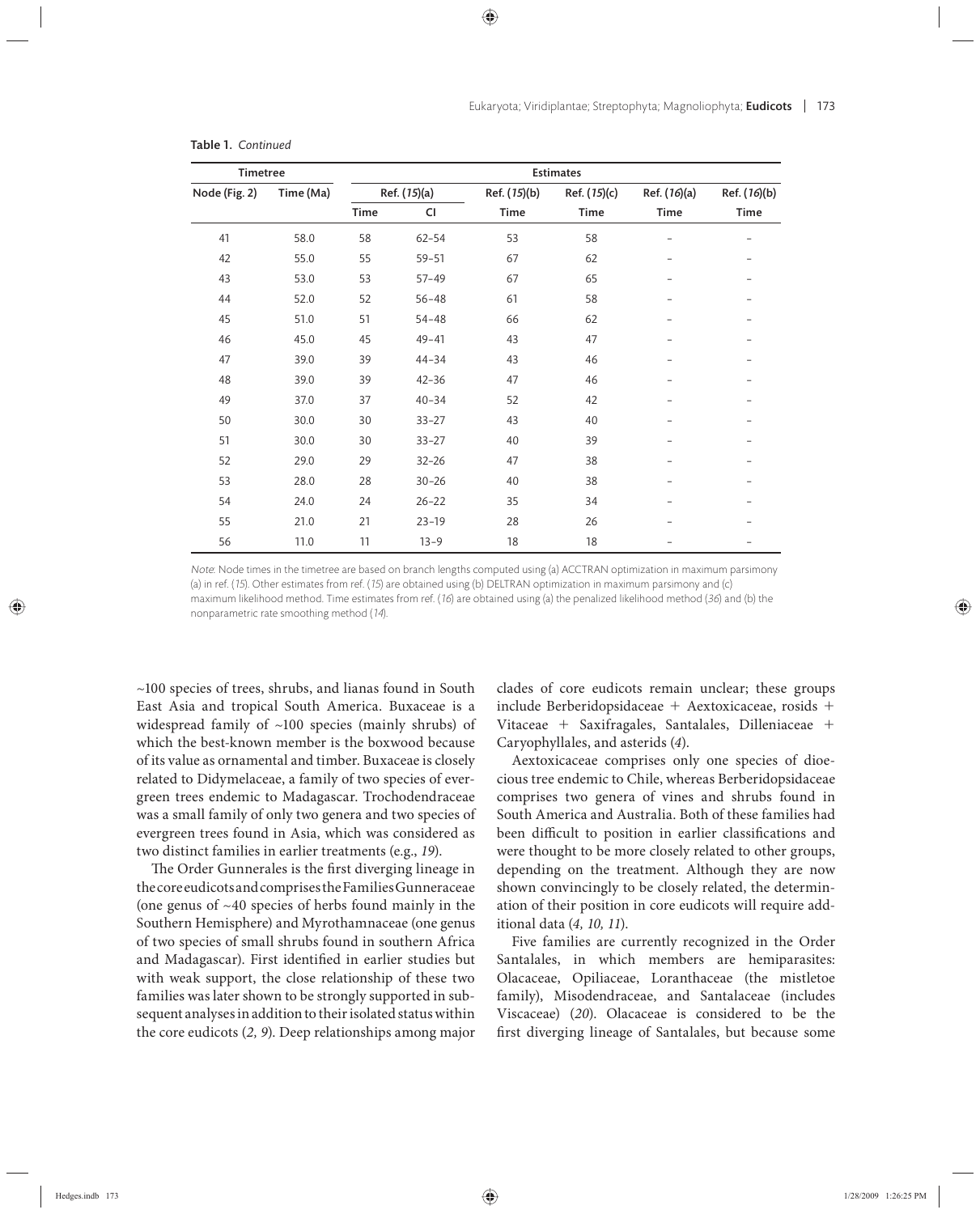evidence indicates that this family could be paraphyletic (not forming an inclusive group; *21*), several of the first early-diverging lineages in Santalales are currently assigned to Olacaceae.

Essentially, the basis of today's Caryophyllales is a group of plants formerly known as the Centrospermae in which several additional families were included following DNA-based studies. Caryophyllales is a diverse group, both in phenotype (e.g., pigment production, pollen morphology) and ecology (e.g., adaptation to xeric environments, carnivory) (*10*). Of particular interest is the production of betalain pigments in most of the core families of the order (except Molluginaceae and Caryophyllaceae) instead of anthocyanins as in the rest of the angiosperms. As currently circumscribed, Caryophyllales comprises about 11,000 species in 29 families, of which the largest are Caryophyllaceae (carnation family; 2300 species), Amaranthaceae (amaranth family; 2250 species), Aizoaceae (stone plant family; 1850 species), and Cactaceae (cactus family; 1400 species).

The closest relative to Caryophyllales is still ambiguous and several candidates have been proposed in previous phylogenetic studies: Dilleniaceae (*3, 4, 8*), Dilleniaceae + Vitaceae (*7*), Aextoxicaceae + Berberidopsidaceae (*5*), asterids (*9*), Saxifragales (*2*), Santalales (*22*), Cornaceae (*22*). Because the timetree presented here is based on the three-gene analysis of Soltis *et al.* (*4*) in which Dilleniaceae is the closest relative to Caryophyllales, we treat Dilleniaceae with Caryophyllales in this chapter. Dilleniaceae is a family of 12 genera and about 300 species of pantropical distribution concentrated in Southeast Asia and Australasia (11, 23). The members of this family vary greatly in habit, from trees or shrubs to herbs or lianas. Some are cultivated for their edible fruits whereas others are used as ornamentals and timber (*11, 23*).

The most extensive phylogenetic analysis of Caryophyllales is from Cuénoud *et al.* (*22*) and will be discussed here. The timetree, which comprises 19 of the 29 families circumscribed in the order, differs in some respects from this study, and these discrepancies will be highlighted later. The first diverging lineage within Caryophyllales comprises the Families Polygonaceae, Plumbaginaceae, Tamaricaceae, and Frankeniaceae (*22*), which are closely related to a group of families characterized by the evolution of carnivory. This group comprises the families Droseraceae (sundew family), Nepenthaceae (pitcher plant family), Drosophyllaceae, Ancistrocladaceae, and Dioncophyllaceae. In the timetree, these two groups are not recovered (15). The ability to capture insects and digest them has appeared only once in the evolution of Caryophyllales and was subsequently lost in Ancistrocladaceae and some species of Dioncophyllaceae (*24*). The following lineages comprise the "core Caryophyllales" in which the most species-rich families of the order are found (22). The first diverging lineages in the core Caryophyllales is a group formed by Simmondsiaceae and Rhabdodendraceae followed by Asteropeiaceae (*22*). In other studies, Rhabdodendraceae is found to be the first diverging lineage in Caryophyllales, but with weak support  $(4, 5, 7)$ . The next lineages consist of Caryophyllaceae, followed by Achatocarpaceae + Amaranthaceae. In the timetree, Caryophyllaceae is closely related to Amaranthaceae, and Achatocarpaceae is not included. The remainder of the order is found in two groups recovered in both the timetree and analysis of Cuénoud *et al.* (22). The first one comprises Portulacaceae, Didiereaceae, Basellaceae, Halophytaceae, and Cactaceae whereas the second one includes Phytolaccaceae, Aizoaceae, Gisekiaceae, Barbeuiaceae, Agdestidaceae, Sarcobataceae, and Nyctaginaceae. Members of the Family Molluginaceae are scattered in both groups whereas one genus is found in neither of them, but rather diverged before the split between these two groups. Members of Families Phytolaccaceae and Portulacaceae are found in several unrelated positions in their respective groups (*22*).

The first divergence event in Caryophyllales took place from 90 to 83 Ma, a estimate somewhat younger than the one obtained by Anderson and colleagues (102–99 Ma) (*16*), but in line with inferences made from the relatively limited fossil record of the group, which places the first split in the Santonian–Campanian, 83.5 Ma ago (*1, 17*). The timetree presented here is one of the latest attempts at estimating ages in Caryophyllales, but because many families are not represented in it, additional data will be necessary to clarify relationships within this order and provide more robust divergence times.

The Order Saxifragales, as currently recognized by the Angiosperm Phylogeny Group (*20*), have been dubbed by many as one of the major surprises unveiled by DNAbased phylogenetic studies (*10, 25*). Saxifragales present a wide array of morphological variation, which would explain in part why the members of this group, first identified as a distinct clade in early phylogenetic analyses based on molecular data (*26, 27*), have been previously positioned in various unrelated lineages by earlier workers (19, 28, 29). This group now contains 11 families and about 2560 species, of which more than half are assigned to Crassulaceae (stonecrop family). The other larger families are Saxifragaceae (saxifrage family) with 584 species, Grossulariaceae (gooseberry family)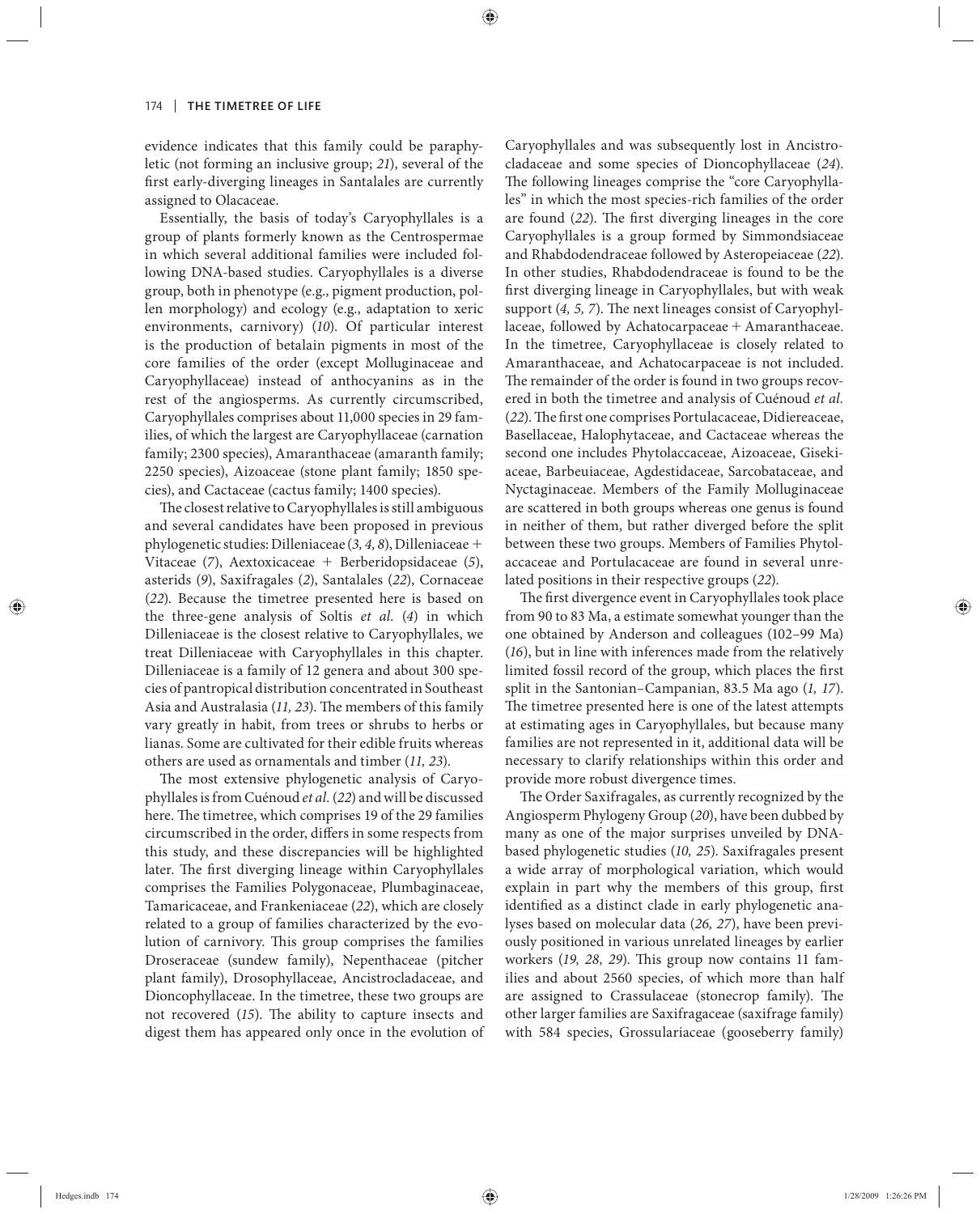with 150 species, and Haloragaceae (water milfoil family) with 145 species. Some members of these families are cultivated as ornamentals (*Bergenia*, Saxifragaceae; *Kalanchoe*, *Sedum*, and *Crassula*, Crassulaceae), aquarium plants (Myriophyllum, Haloragaceae), and fruits (cu rrants and gooseberry, *Ribes*, Grossulariaceae) (*11*). Although not as species-rich as the families mentioned earlier, other families in this group are well known because of their economic importance, especially in horticulture, such as peonies (Paeoniaceae) and witch hazel (Hamamelidaceae).

Some uncertainty remains regarding the position of Saxifragales in relation to other core eudicot lineages. However, many studies indicate, with reasonable support, that Saxifragales is closely related to a group comprising eurosids and Family Vitaceae (*3, 4*). Although the monophyly of the order is strongly supported in most, if not all, molecular-based analyses (*3, 25, 30*), relationships between families within the order remain unclear, despite the use of five DNA regions in some studies (25, 30). This lack of resolution in deeper nodes of Saxifragales has been interpreted as the footprint of a rapid diversification of the main lineages in the early history of the group (*25*).

Based on the timetree, the first diversification event in Saxifragales took place between 100 and 90 Ma, an estimate similar to the one inferred from the fossil record, that is flowers from the Turonian of New Jersey (91.2 Ma; *17*). Other studies obtained similar results (102 Ma, *16*; 90 Ma, *31*). Relationships between families of Saxifragales are in general poorly resolved or weakly supported, thus inferring reliable age estimates could prove to be difficult. One exception to this is the wellsupported relationship of Crassulaceae and Haloragaceae + Penthoraceae + Tetracarpaeaceae, which split 77–69 Ma.

The uniqueness of the tricolpate pollen type coupled with the high preservation potential of pollen grains in fossil deposits supports the hypothesis that the age estimate for the appearance of eudicots is possibly the most reliable of any angiosperm group (10). The earliest remains of tricolpate pollen grains are from the late Barremian–early Aptian and correspond to an estimate of 121 Ma for the first lineage split in eudicots (17, 32). Several angiosperm studies using molecular dating methods have used this estimate as calibration point (fixed age, minimum constraint, or maximum constraint) (*16, 33, 34*). In studies that did not use the earliest remains of tricolpate pollen grains as a calibration point, the estimated age for the first split in eudicots varies, but in general approximate the 121 Ma estimated from

the fossil record (*15, 35*). In the timetree based on the molecular dating study of Wikström *et al.* (*15*) presented here, the age estimate for the first split in the eudicots is 147–131 Ma, slightly older than the estimate inferred from the palynological record.

All the main lineages in eudicots evolved rapidly after the first diversification mentioned earlier, and all were present 100–90 Ma ago (Fig. 2, Table 1). In general, the age estimates inferred from the DNA-based phylogenetic tree for these lineages are older than their earliest fossil remains. One exception is Platanaceae, which splits from its closest relative, Proteaceae, 113–108 Ma; the earliest fossils are from the Albian (108.8 Ma; *17*). However, the exact timing of the appearance of each of these lineages is difficult to assess in the current phylogenetic framework because several deeper nodes in eudicots are weakly supported. Nevertheless, estimates made from molecular studies and conclusions drawn from the fossil record concord in supporting a rapid radiation in the early history of eudicots.

#### References

- 1. S. Magallon, P. R. Crane, P. S. Herendeen, *Ann. MO Bot. Gard.* **86**, 297 (1999).
- 2. D. E. Soltis *et al.*, *Am. J. Bot.* **90**, 461 (2003).
- 3. D. E. Soltis, M. A. Gitzendanner, P. S. Soltis, *Int. J. Plant Sci.* **168**, 137 (2007).
- 4. D. E. Soltis *et al.*, *Bot. J. Linn. Soc.* **133**, 381 (2000).
- 5. V. Savolainen *et al.*, *Syst. Biol.* **49**, 306 (2000).
- 6. S. B. Hoot, S. Magallon, P. R. Crane, *Ann. MO Bot. Gard.* **86**, 1 (1999).
- 7. V. Savolainen *et al.*, *Kew Bull.* **55**, 257 (2000).
- 8. A. Worberg *et al.*, *Org. Divers. Evol.* **7**, 55 (2007).
- 9. K. W. Hilu *et al.*, *Am. J. Bot.* **90**, 1758 (2003).
- 10. D. E. Soltis, P. S. Soltis, P. K. Endress, M. W. Chase, Phylogeny and Evolution of Angiosperms (Sinauer Associates, Sunderland, 2005).
- 11. D. J. Mabberley, *The Plant-Book*, 2nd ed. (Cambridge University Press, Cambridge, 1997).
- 12. Y. L. Qiu *et al.*, *Int. J. Plant Sci.* **166**, 815 (2005).
- 13. S. Kim, D. E. Soltis, P. S. Soltis, M. J. Zanis, Y. Suh, *Mol. Phylogenet. Evol.* **31**, 16 (2004).
- 14. M. J. Sanderson, *Mol. Biol. Evol.* **14**, 1218 (1997).
- 15. N. Wikström, V. Savolainen, M. W. Chase, *Proc. R. Soc. Lond. B Biol. Sci.* **268**, 2211 (2001).
- 16. C. L. Anderson, K. Bremer, E. M. Friis, *Am. J. Bot.* **92**, 1737 (2005).
- 17. S. Magallon, M. J. Sanderson, *Evolution* **55**, 1762 (2001).
- 18. W. S. Judd, C. S. Campbell, E. A. Kellogg, P. F. Stevens, *Plant Systematics: A phylogenetic approach. Sinauer associates*, 2nd ed. (Sunderland, Massachusetts, 2002).